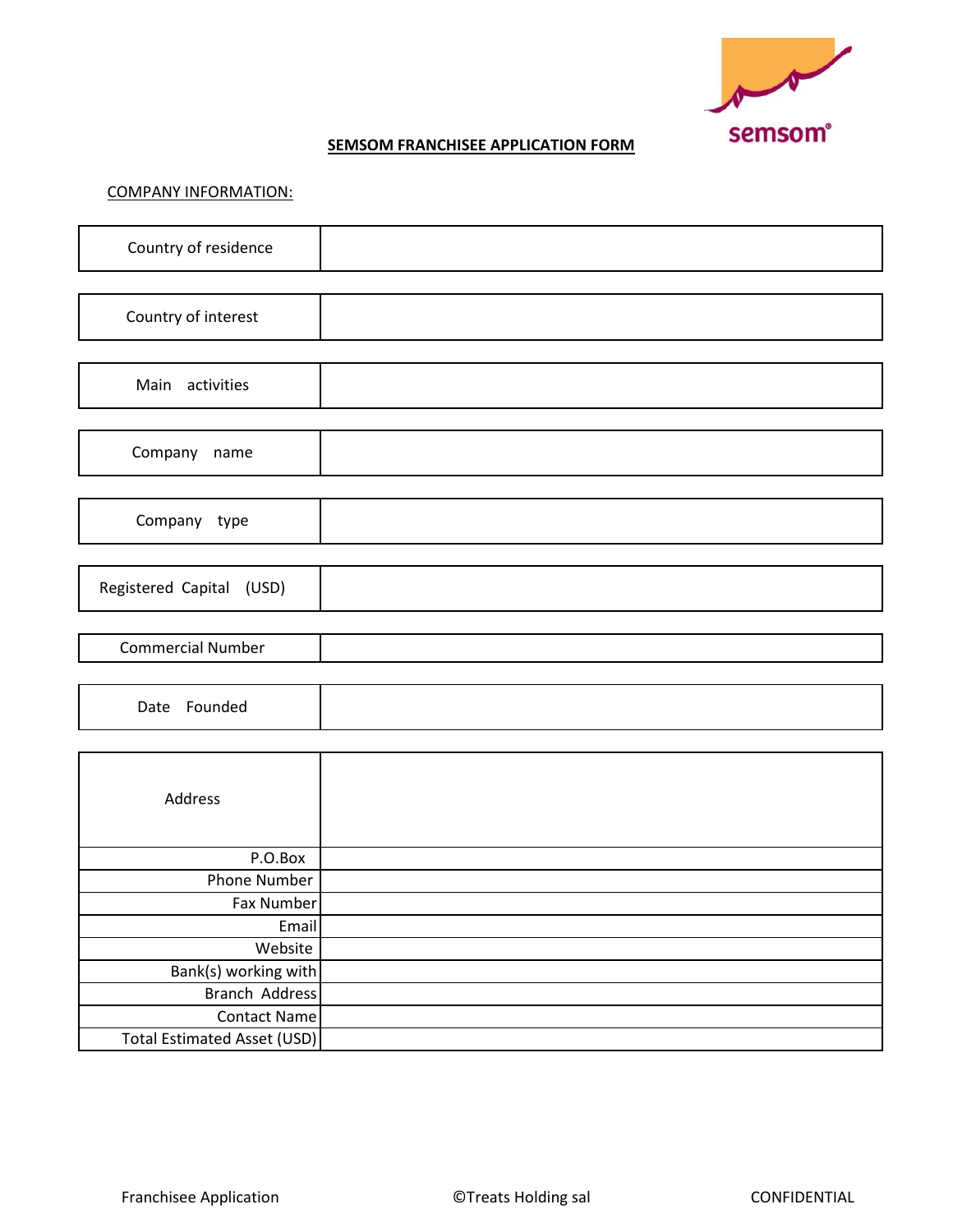|                                                          | Name | Education | Previous Experience | % Share if any |
|----------------------------------------------------------|------|-----------|---------------------|----------------|
| Founder's Name                                           |      |           |                     |                |
| <b>General Manager</b>                                   |      |           |                     |                |
| <b>Marketing Manager</b>                                 |      |           |                     |                |
| Operations Manager                                       |      |           |                     |                |
| Finance Manager                                          |      |           |                     |                |
| Others                                                   |      |           |                     |                |
| <b>Contact Person for</b><br><b>Franchise Activities</b> |      |           |                     |                |

## BRANDS: List brands, franchises, Trade Marks you are involved in

| <b>Brand Name</b> | Country of Origin | Starting date | Desrcription |
|-------------------|-------------------|---------------|--------------|
|                   |                   |               |              |
|                   |                   |               |              |
|                   |                   |               |              |
|                   |                   |               |              |
|                   |                   |               |              |
|                   |                   |               |              |
|                   |                   |               |              |
|                   |                   |               |              |

If you are, or have been, involved in any F&B related business, please specify: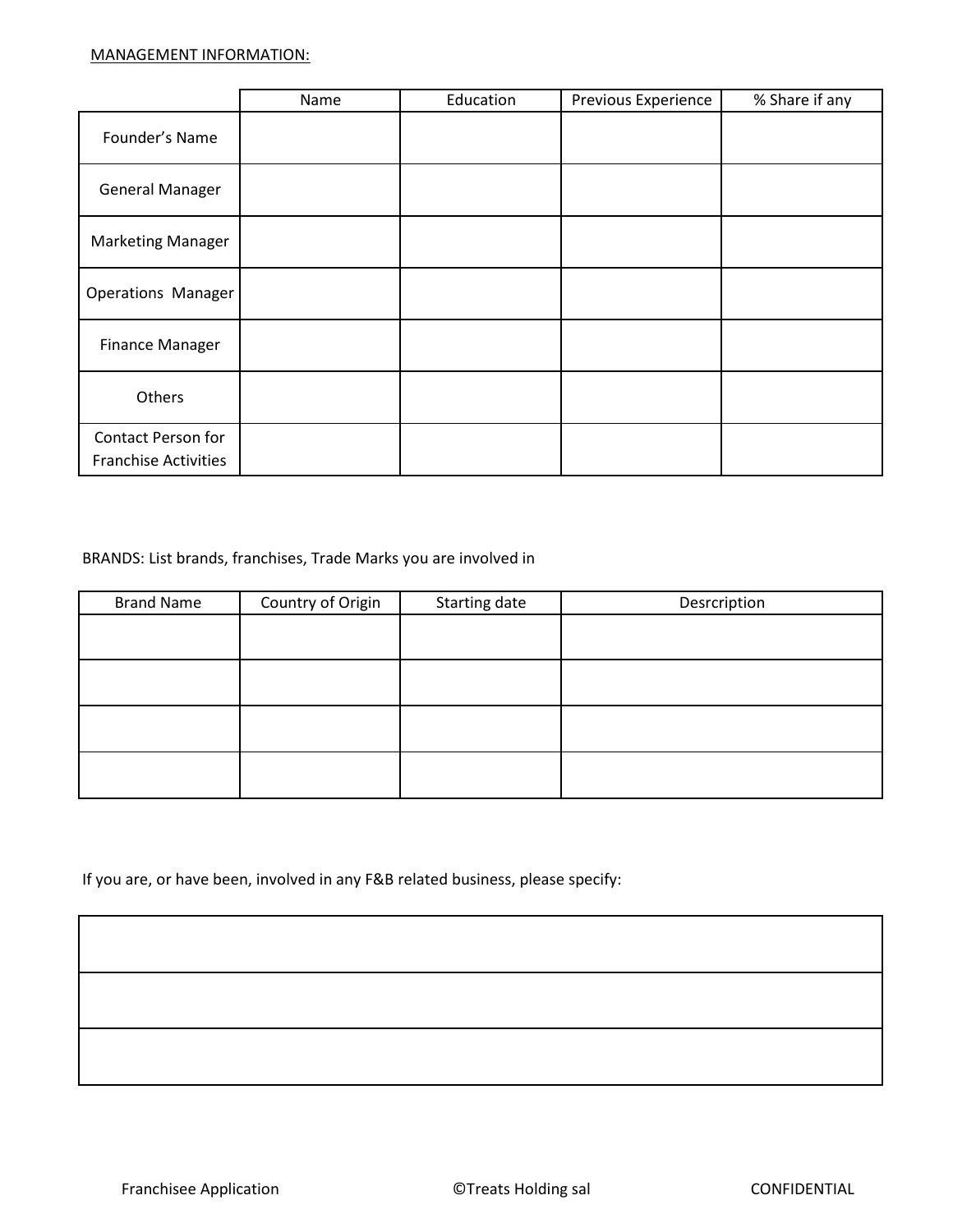How did you hear about Semsom?

Why are you intrested in Semsom?

What did you like most about Semsom?

Why do you think is appropriate for your market?

Who will be in charge of the development of Semsom? List F&B experience of the person, if any:

Franchisee Application **Exercise Exercise** CONFIDENTIAL CONFIDENTIAL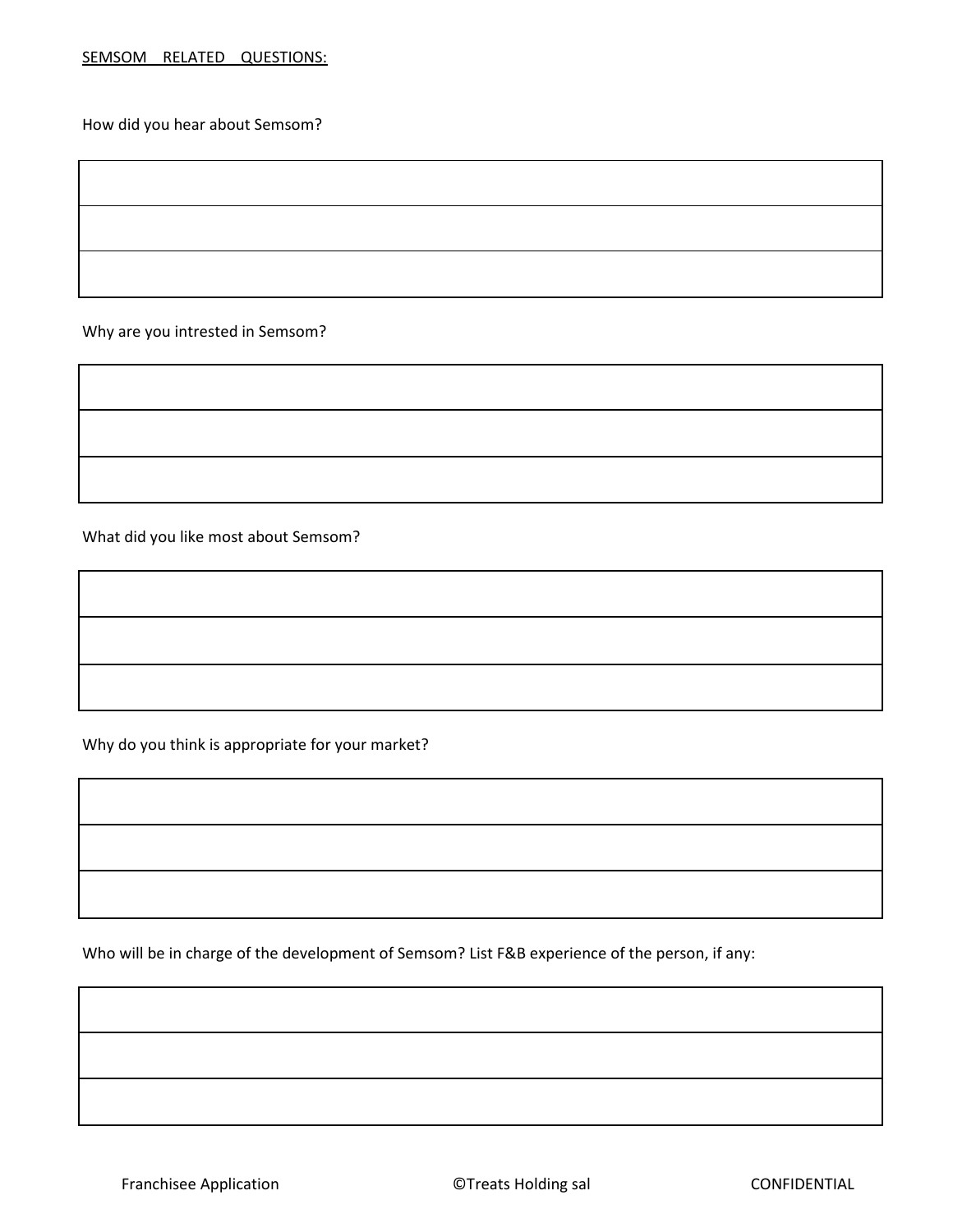Describe how you will operate this business in terms of your involvement, family members, and employee staffing.

How much time do you expect to spend daily at the restaurant? For how long?

What is the source(s) of your capital for the investment in the business?

How do you intend to launch the restaurant?

How do you expext to bring customers?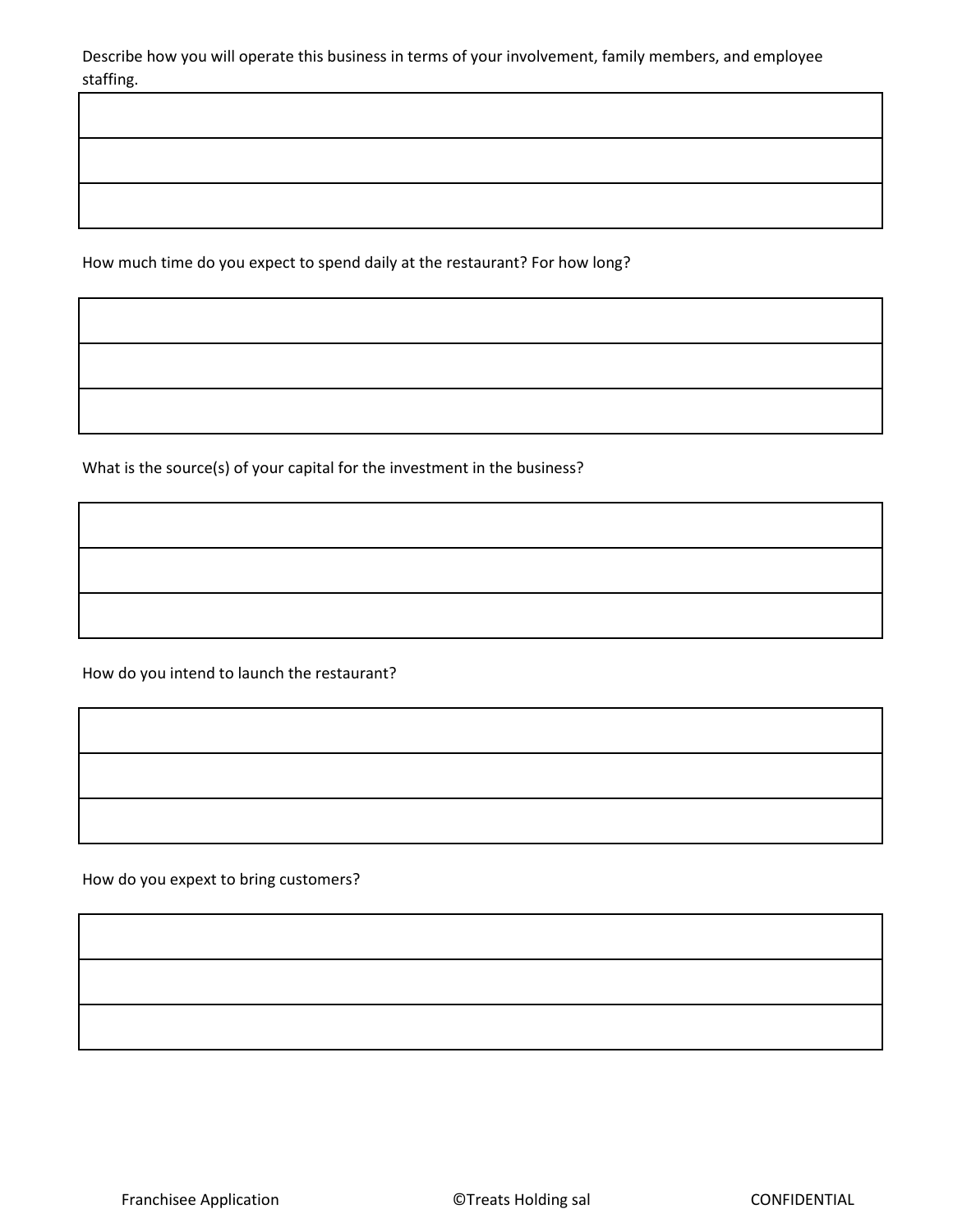Franchisee Application **Example 20 Treats Holding sal CONFIDENTIAL**